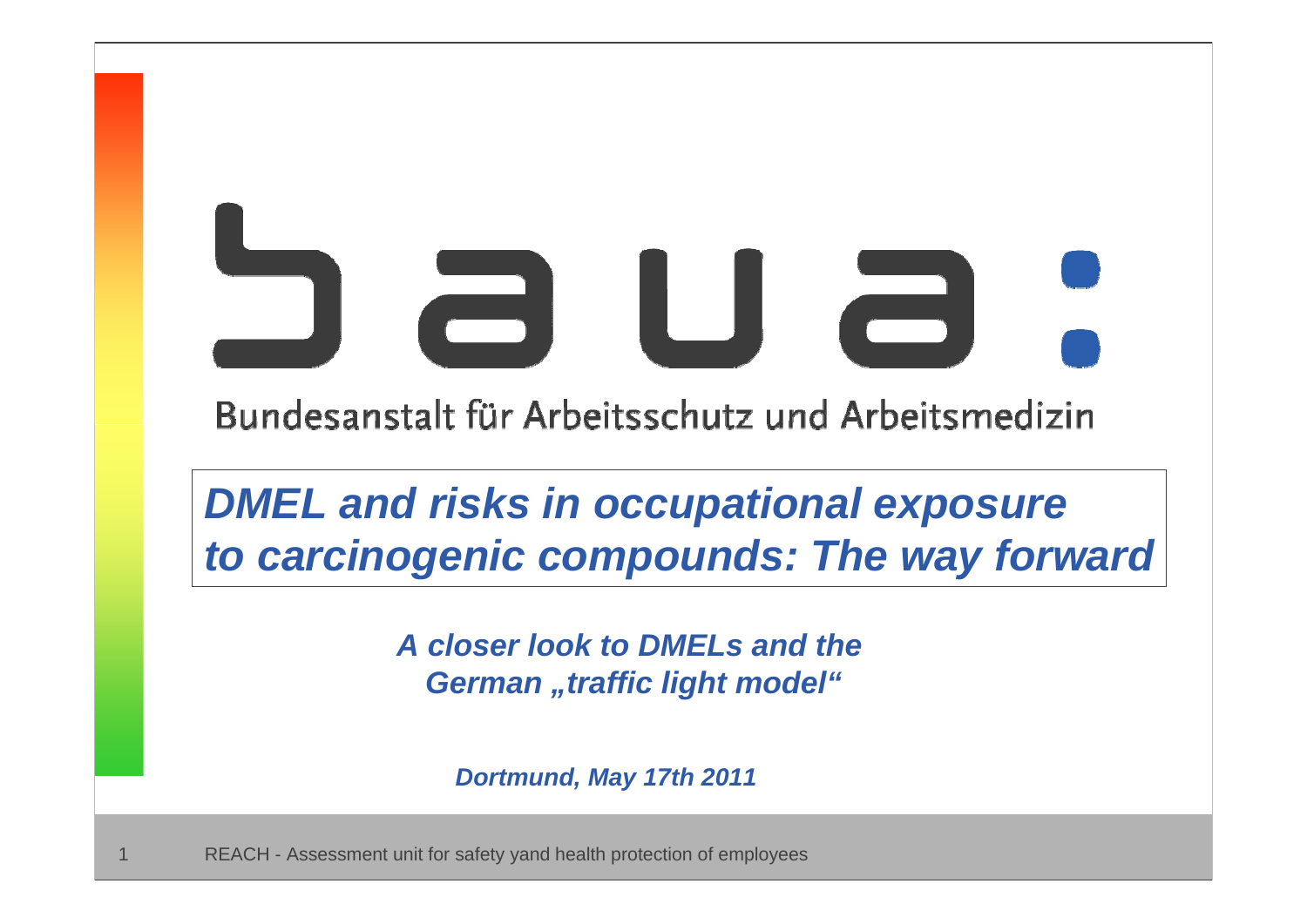# **Program**

| <b>Time</b>     | <b>Person (organisation/country)</b>                   | <b>Title</b>                                                                                           |
|-----------------|--------------------------------------------------------|--------------------------------------------------------------------------------------------------------|
| $10:00 - 10:15$ | <b>Registration, coffee</b>                            |                                                                                                        |
| $10:15 - 10:20$ | <b>Moderator</b>                                       | <b>Preview</b>                                                                                         |
| $10:20 - 10:40$ | Mr. Michael Koll (BMAS/ DE)                            | Opening                                                                                                |
| $10:40 - 11:10$ | Mr. Herbert Bender (AGS/DE)                            | <b>History of German Traffic light model</b>                                                           |
| $11:10 - 11:40$ | Mr. Henning Wriedt (AGS/DE)                            | Minimizing exposure to carcinogens:<br>Risk limits and their interplay with risk reduction<br>measures |
| $11:40 - 12:10$ | Mr. Norbert Rupprich<br>(BAuA /DE)                     | Carcinogenic risk assessment and evaluation in<br>the upcoming Reach authorisation process             |
| $12:10 - 13:00$ | <b>Lunch break</b>                                     |                                                                                                        |
| $13:00 - 13:30$ | Mr. Joe Püringer (AUVA / AT)                           | <b>Risk considerations from Austria</b>                                                                |
| $13:30 - 14:00$ | Mr. Nathan Kuper (Min. Soc. Aff. &<br>Employment / NL) | <b>Risk values in the Netherlands</b>                                                                  |
| $14:00 - 14:30$ | Mr. Aart Rouw (BAuA/DE)                                | "Real DMELs" – What do they look like?                                                                 |
| $14:30 - 14:45$ | <b>Coffee Break</b>                                    |                                                                                                        |
| $14:45 - 15:45$ | All                                                    | Recommendations/ Conclusions of the workshop                                                           |
| 15:45 - 16:00   | <b>Moderator</b>                                       | <b>Closing remarks</b>                                                                                 |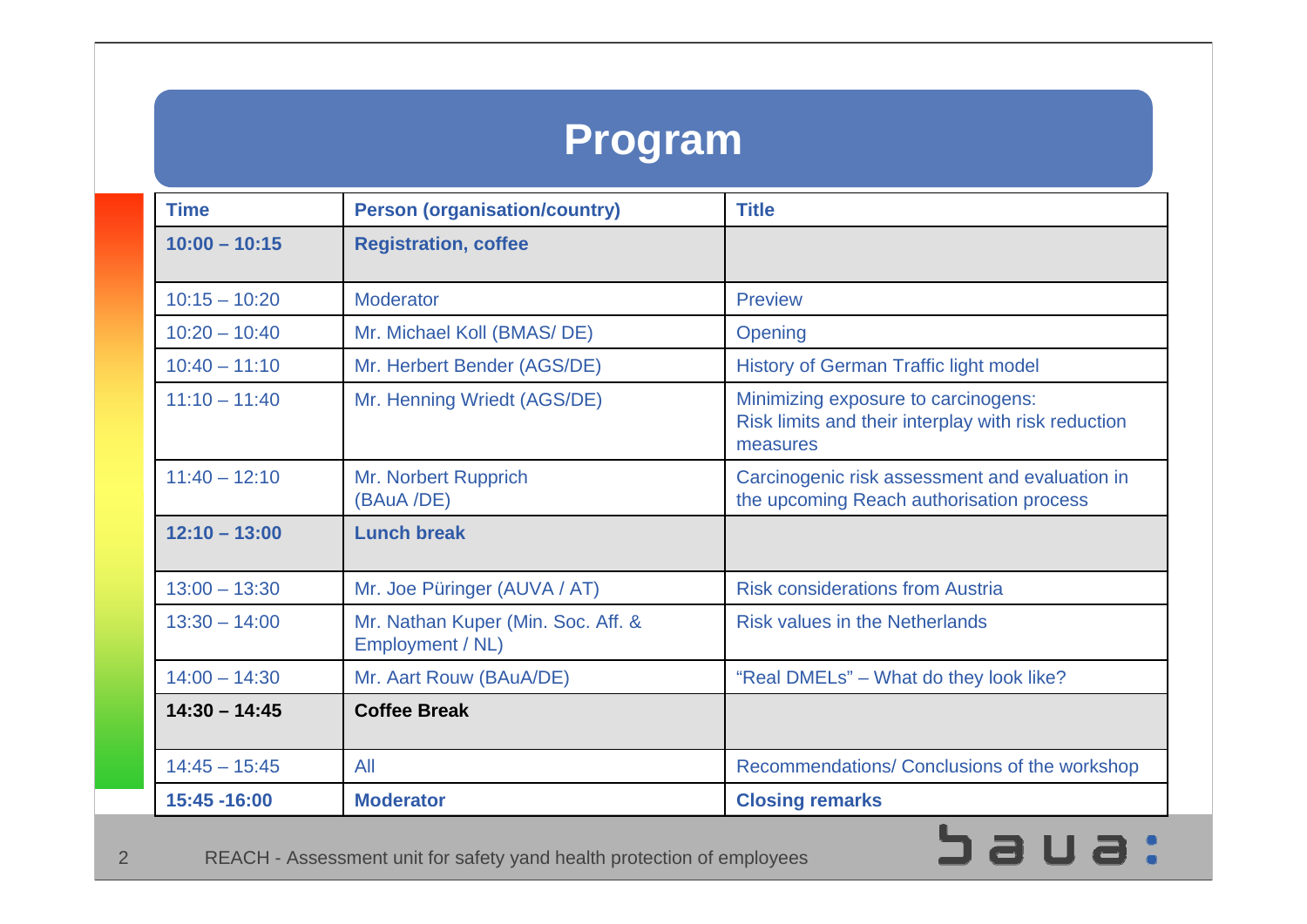### **Why this workshop ? (1)**

- ¾ 2007 : Implementation of REACH
- ¾ 2008 : Publication of German BekGS 910  $(descripting the, Ampel Model" = Traffic light model)$
- ¾ 2008 : Publication of ECHA "Guidance Document R8\*" *(includes DMEL concept – not part of REACH text !)*
- ¾ 2010 : Debates on usefulness of DMEL concept\*\*

- *\* "Guidance on information requirements and chemical safety assessment Chapter R.8: Characterisation of dose [concentration]-response for human health"*
- *\* \* J. Püringer : Gefahrstoffe - Reinhaltung der Luft; 70(5), 175, 2010*

REACH - Assessment unit for safety yand health protection of employees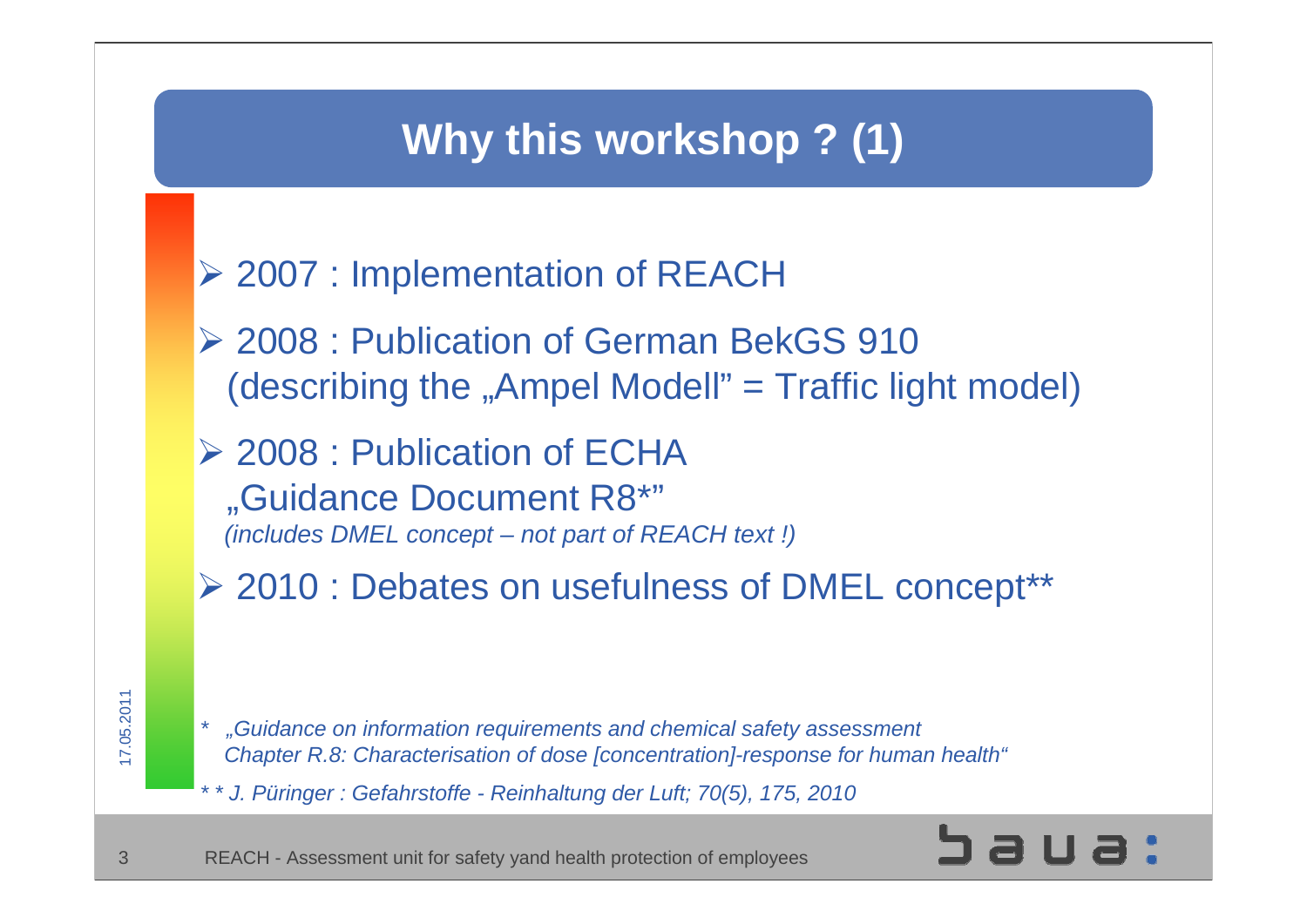## **Why this workshop ?(2)**

- ¾ 2010 : German considerations on possibility to merge risk based "traffic light thinking" and DMEL
- ¾ 2010 : German CA sends paper to CARACAL
- ¾ 2011 : Presentation in CARACAL on DMEL/Traffic Light  $\rightarrow$  Follow-up discussion offered

*2011/12/13 : The first authorisationsare coming !*

17.05.2011 7.05.2011

4

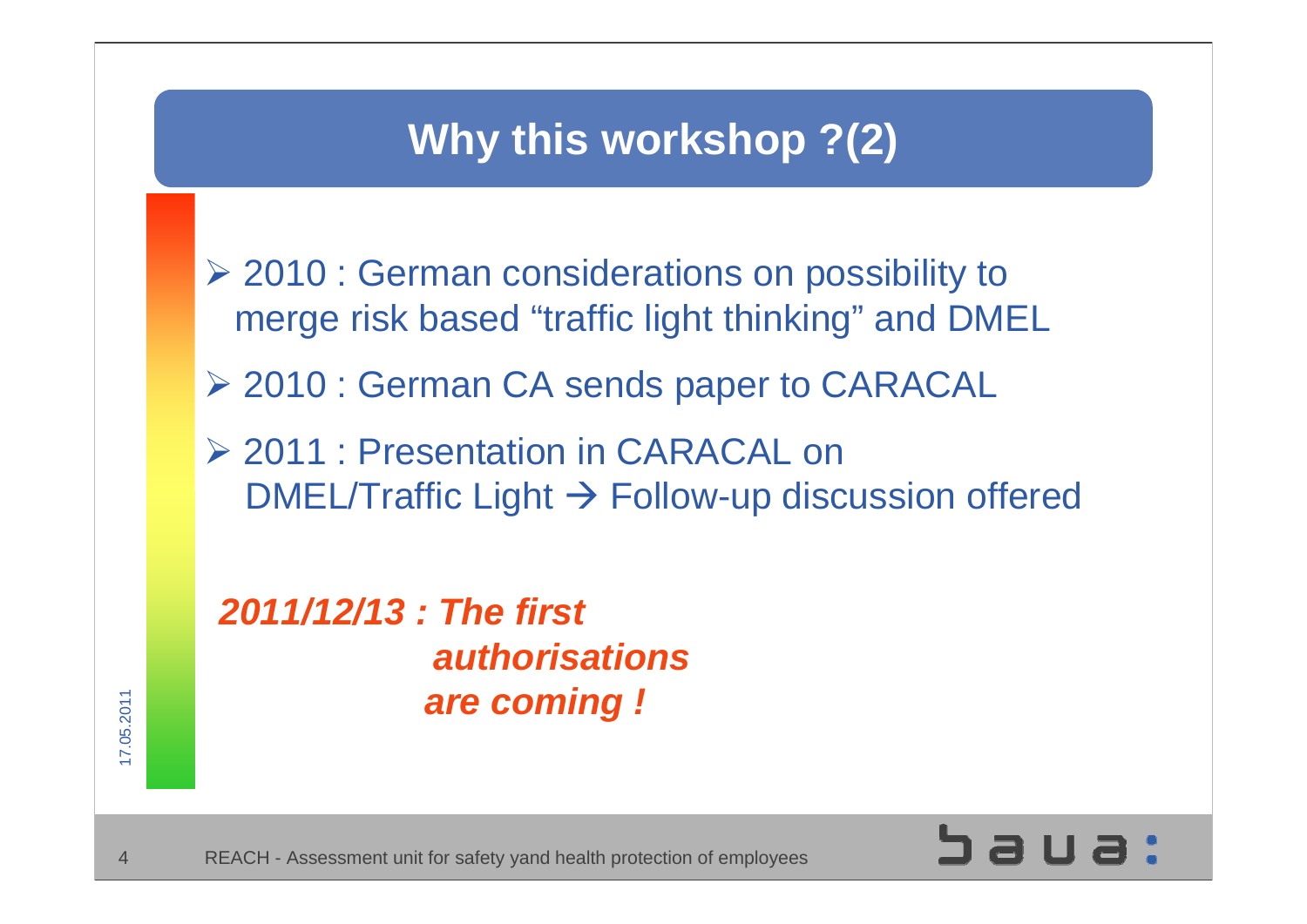### **The objectives for today**

- ¾ Present "Traffic light" model as a tool to manage risks
- ¾ Experiences & feelings about risk based management tools in other MS
- ¾ Evaluate DMELs derived in registration dossiers.
- ¾ Collect/discuss proposals on how to proceed : *Feedback to CARACAL / + Other stakeholders*

*(DG Employment/ DGE Environment/DG Enterprises)*



17.05.2011 7.05.2011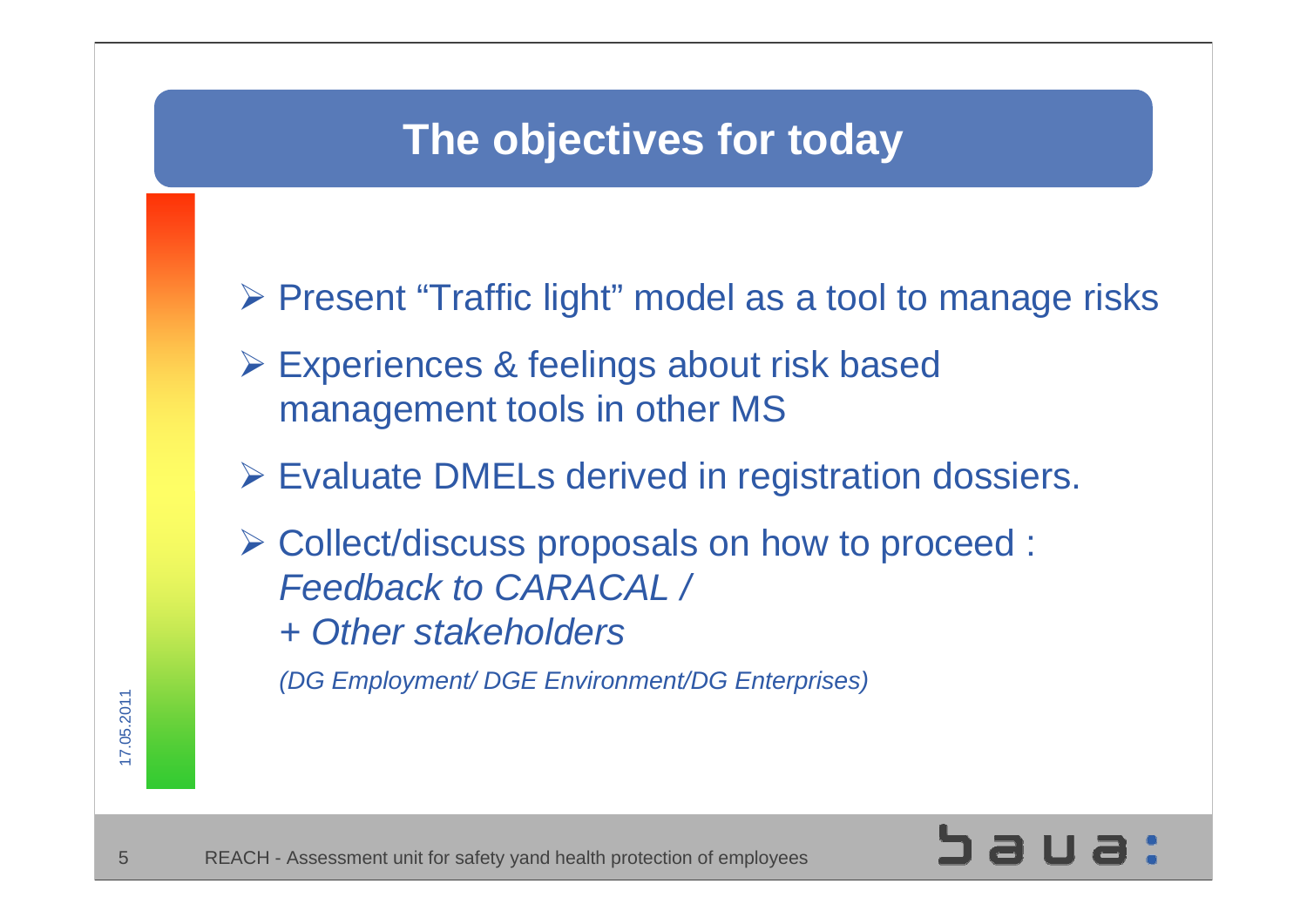Bundesanstalt für Arbeitsschutz und Arbeitsmedizin

## **And now…..?**

Summarizing what we discussed today :

-*Where we agree and see need for clarification/ action*

*- Where we differ in opinion and see need for further discussion.*

*Dortmund, May 17th 2011*

6REACH - Assessment unit for safety yand health protection of employees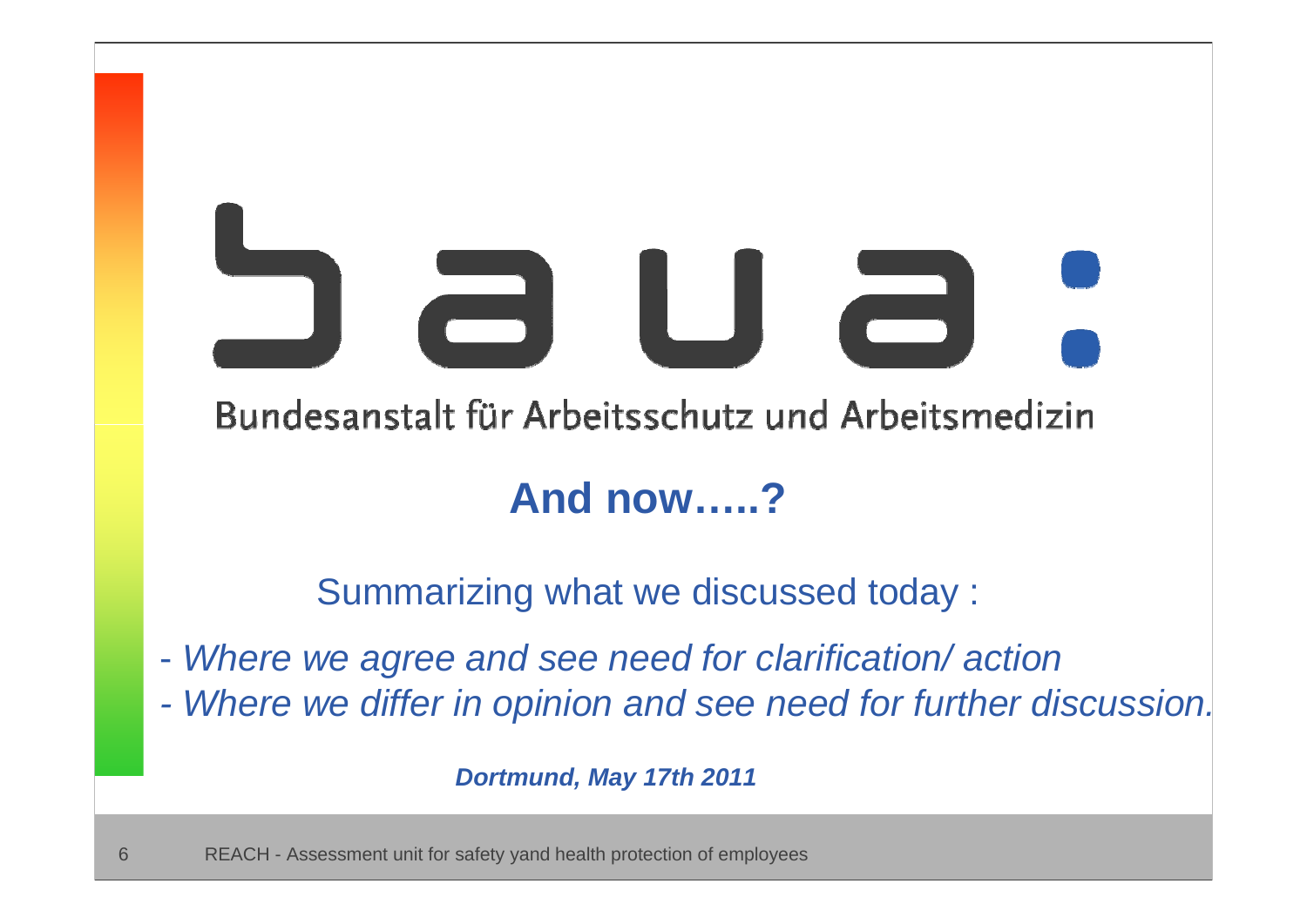### **Starting Point:** *(here we should agree…)*

¾REACH wants to protect human health….

- ¾REACH art. 55 defines a *risk based* approach for authorisation of SVHCs ( & also wants substitution where possible)
- **≻Art. 60 : Authorisations for non- threshold carcinogens can** *only* be granted if Socio-economic benefits outweigh risks.

Socio-economic Benefits (EUROs)

7

**Decision**

Risk for Health and Environment  $\rightarrow$  Cancer cases  $\rightarrow$  (EUROs?)

¾ DMELs are meant to help comparing cancer risks and thereby help to take rational decisions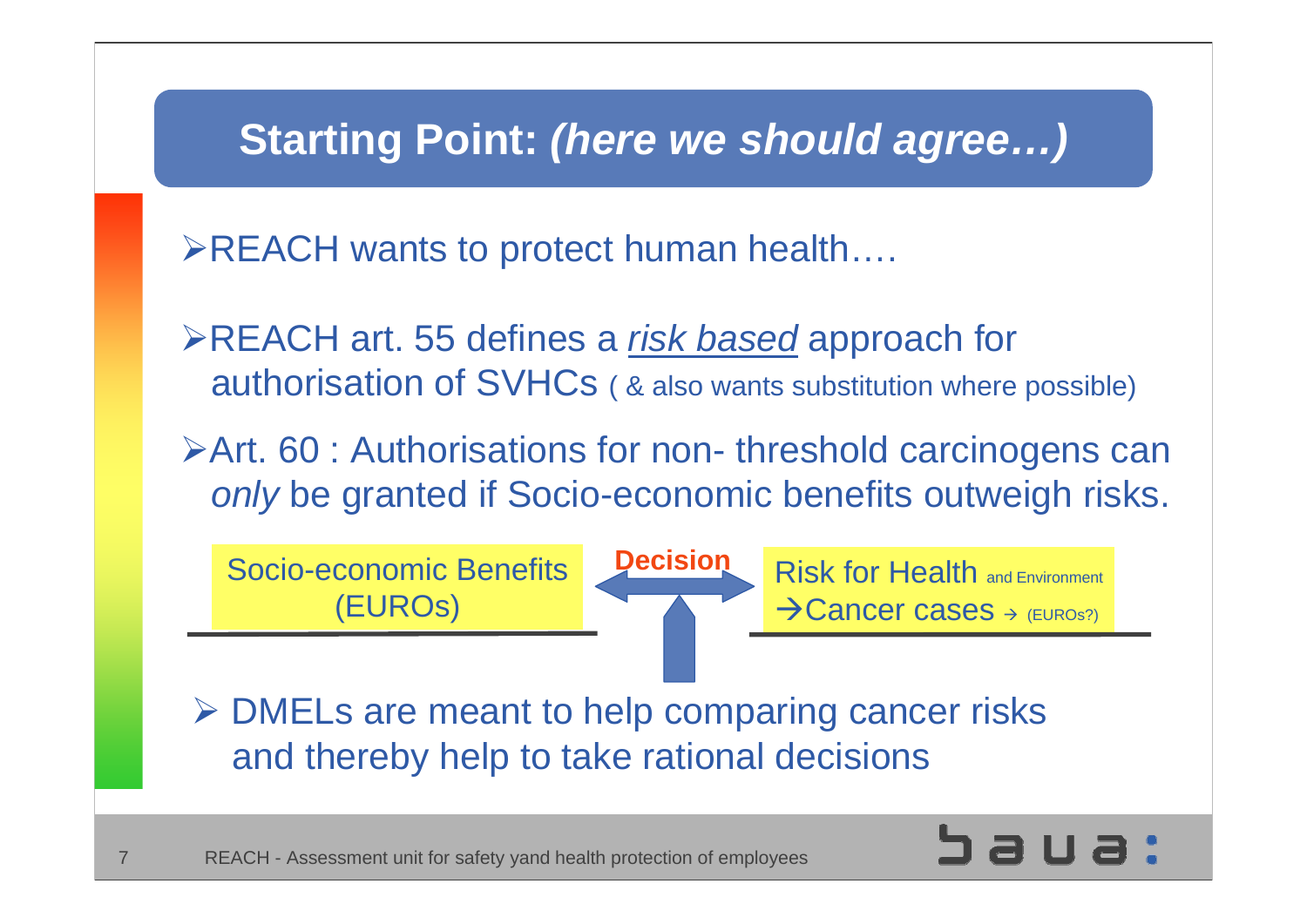#### **Statements where debate may start….**

- ¾ At least some carcinogens will be granted an authorisation and be around for the foreseeable futureand be of concern. *(no alternative, too important….)*
- $\triangleright$ We need a strategy to separate big problems from small ones. Essential elements: Æ *common language to talk about "risks" (otherwise difficult to compare)* A agreement on what defines small/big problems.

¾We need to concentrate efforts where it matters. → define & implement Risk Management Measures for those cases *that have a high residual risk. (& save lives !)*

*Note : Registration dossiers have been submitted, and we need to accept & use them as such !*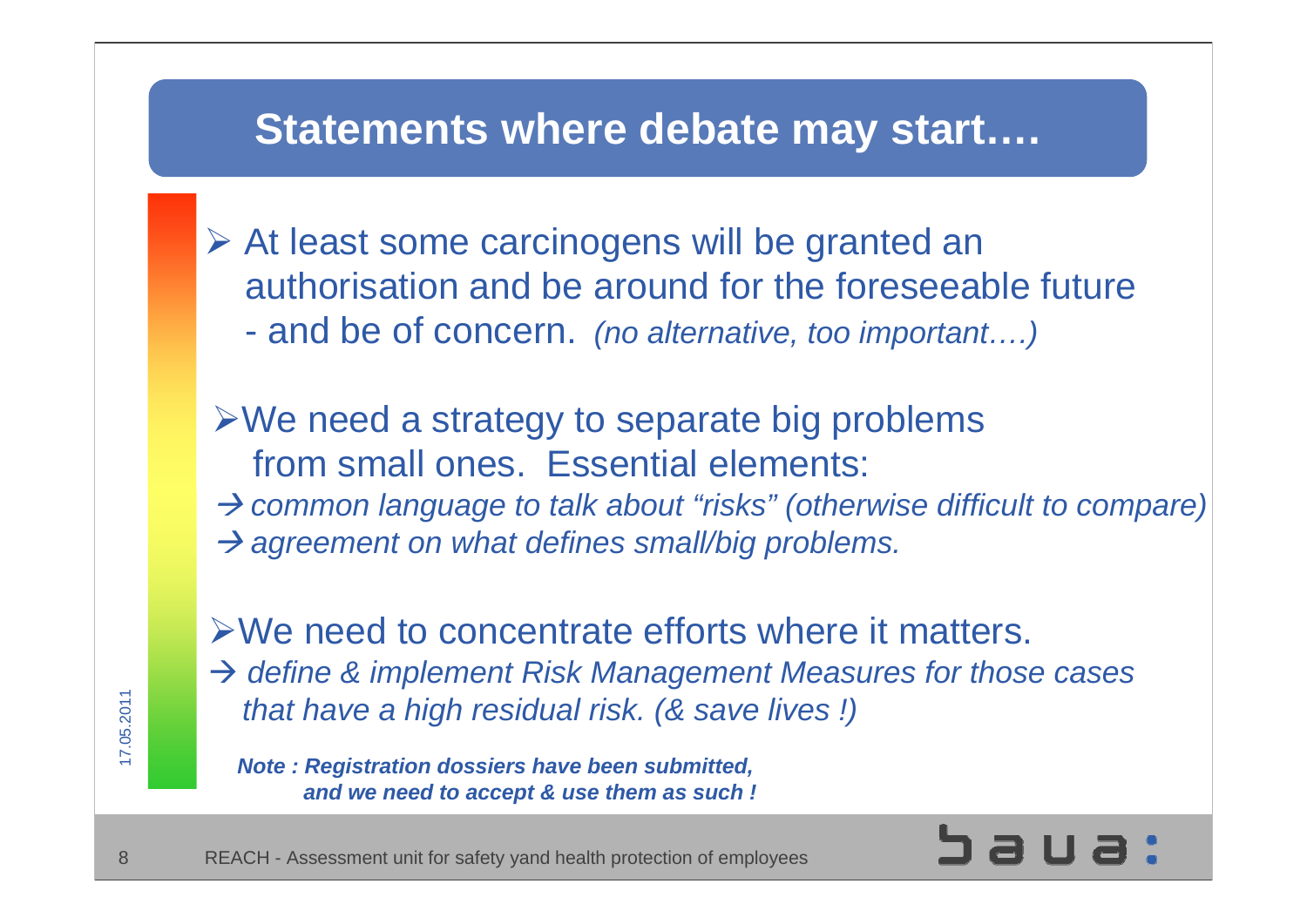### **Role of DMEL and "traffic light"**

#### ¾DMEL :

- Separates two risk & measures regions ( $\Leftarrow$  "Safe"/"Not safe!")
- Necessary : Transparent indication of risk levels

*Many DMELs from dossiers need critical review before use !*

Important : Where to place the limit(s) of risk?

#### $\triangleright$ Traffic light model:

- Two limits (challenging but achievable)
- Define risk & measures regions
- ¾ *We propose at least one risk limit value (DMEL) This will allow priorisation*



## REACH - Assessment unit for safety yand health protection of employees

9

 $\overline{\phantom{0}}$ 

 $\mathcal{N}$ 

7.05.2011

05.2011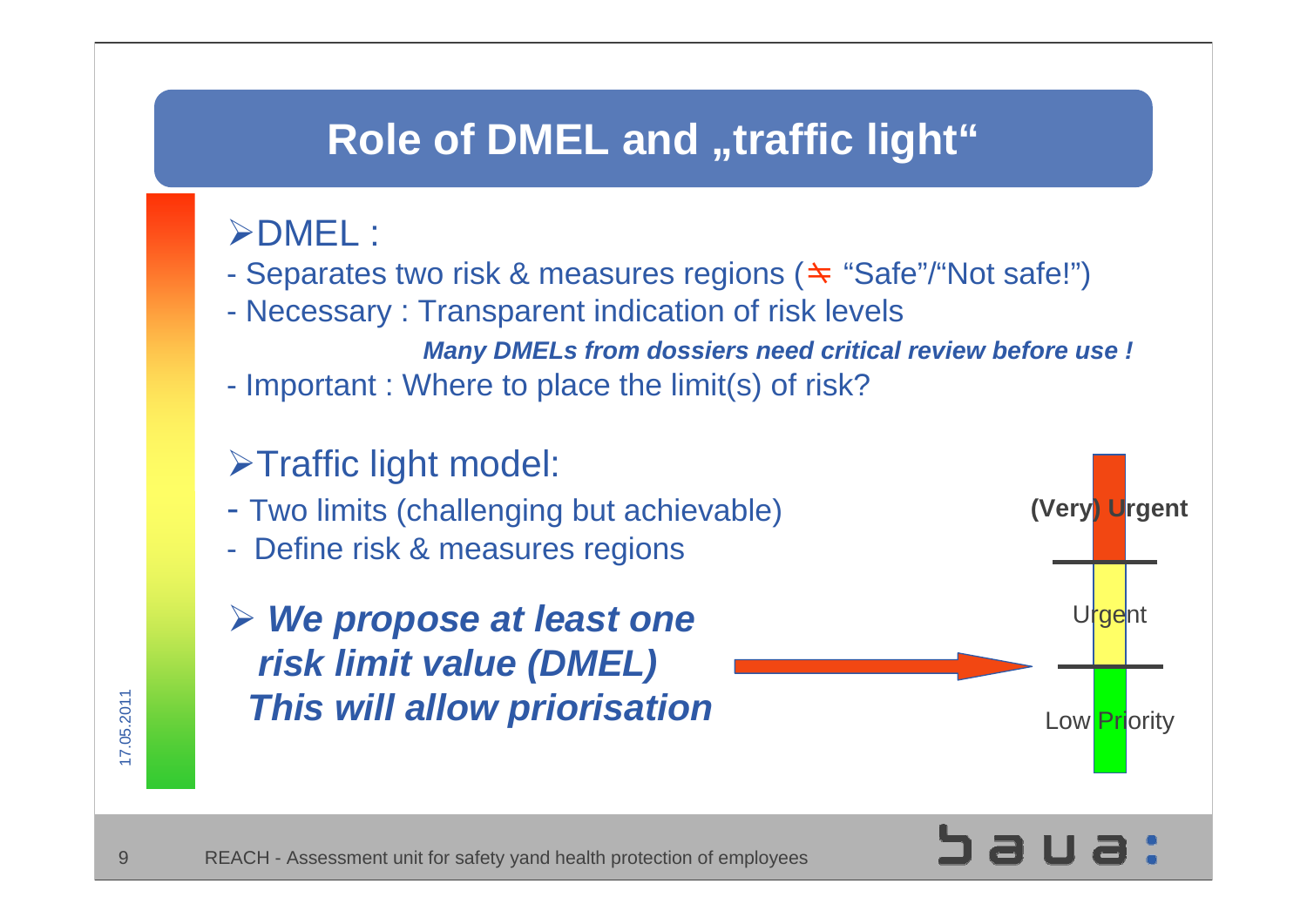#### **Questions/ Statements to agree on**

- $\triangleright$  What do we (the "experts") advise society ("politicians") to use as limits of risk to separate the small risks from the bigger risks
- $\rightarrow$  We propose DMEL = Green/Yellow borderline (4:100.000)
- ¾ What quality of data do we need ?
- $\rightarrow$  We recommend a critical review of DMELs in dossiers to set common standards. (Dossier + Substance evaluation, RAC disc.)
- ¾ How to satisfy "minimisation" requirement in different risk regions ?
- $\rightarrow$  We advise a staged approach (less demanding in green area)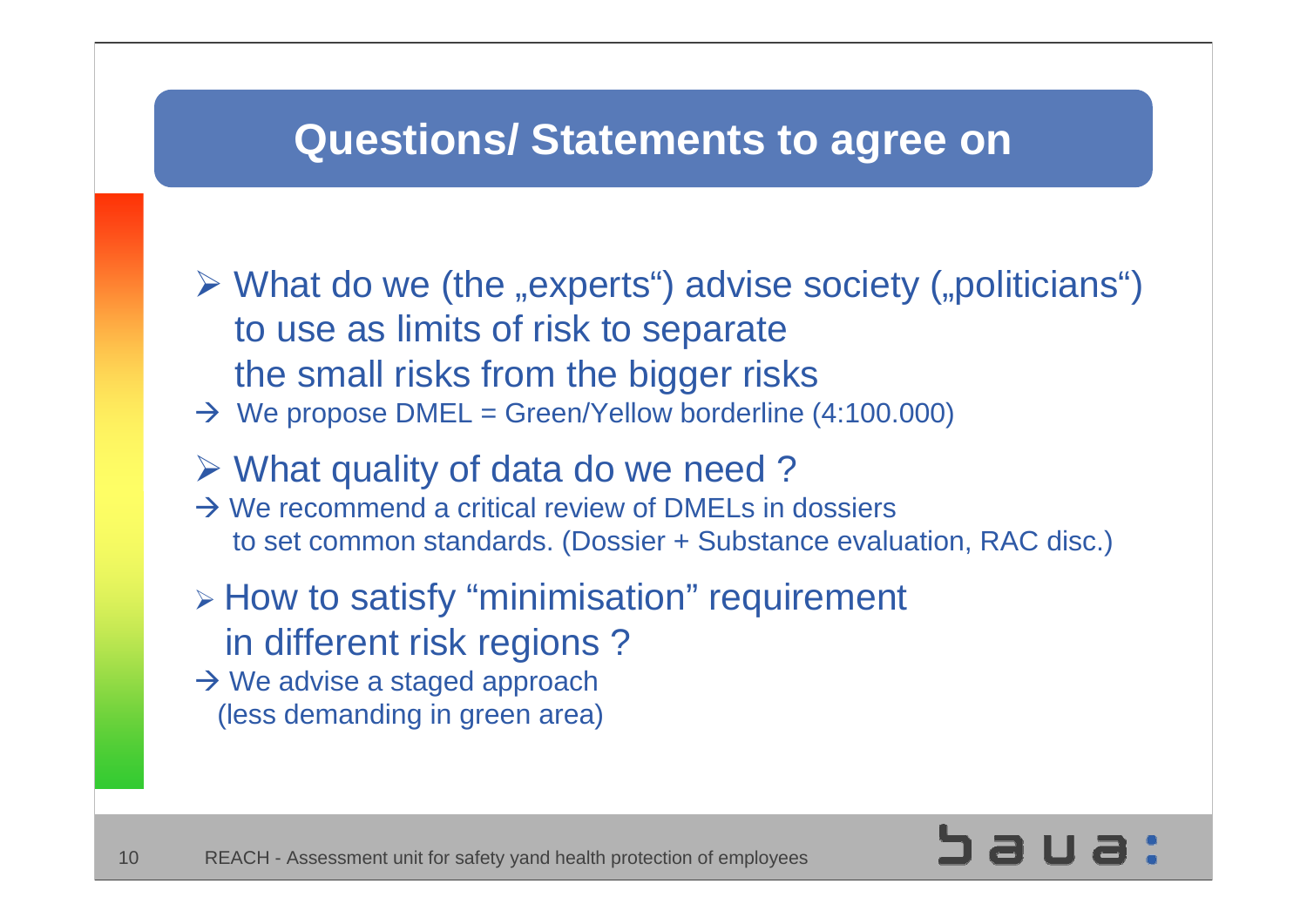#### *Issues to be discussed :*

11REACH - Assessment unit for safety yand health protection of employees

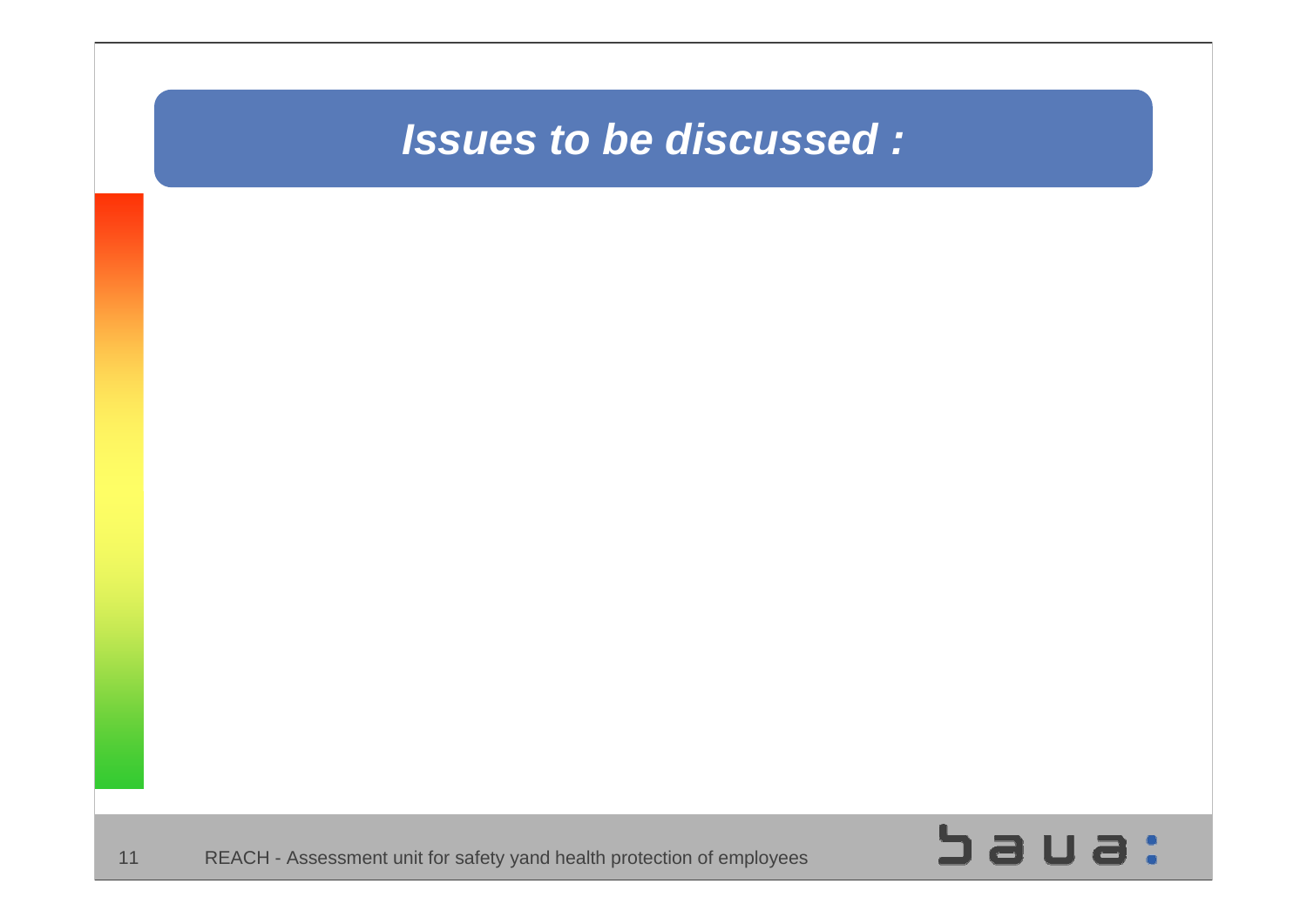**Problems that will follow***need to be solved by others (RAC, SEAC, EU commission…..etc)*

- ¾Consequences of different risk regions for the authorisation process?
- → Substitution plan & sunset-date will differ
- → Different depth of analysis (SEA) to compare risk /benefits *guick & plausible in green*  $\rightarrow$  *in-depth in yellow*
- ¾ How can REACH regulations create a pressure for substitution in different risk regions ?
- Æ *Set different timeframes for review of authorisations - Art. 60(8)*
- Æ *Pressure for substitution plans*